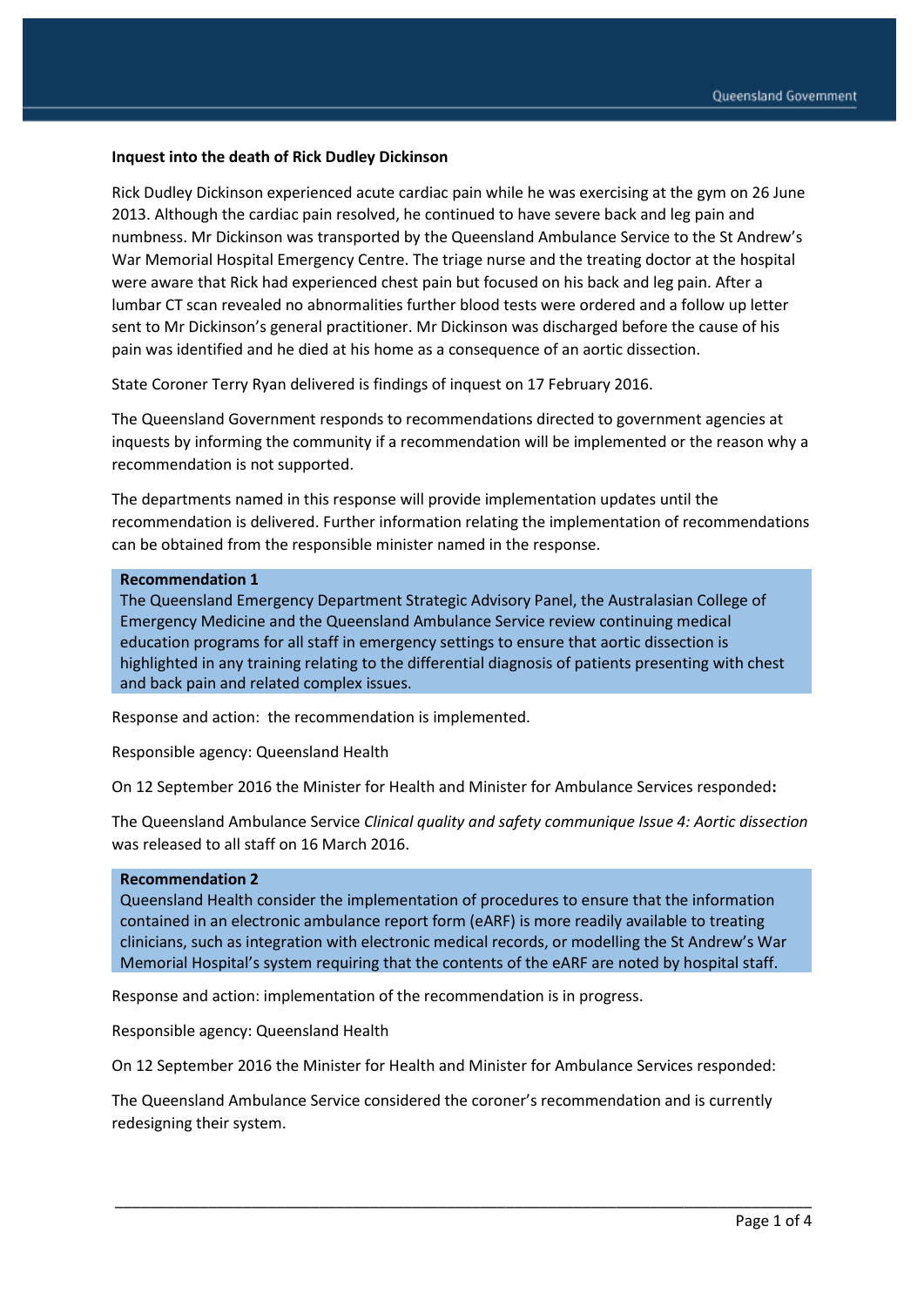Integration of the electronic ambulance report form (eARF) into receiving hospital electronic medical records exists within the scope of the Queensland Ambulance Service's eARF redesign project. The integration within Queensland Health is considered a priority following completion of the redesigned eARF content. It is classified as a high level priority for the build specification. The

Queensland Ambulance Service is also undertaking a review of current paramedic practices and the flow of eARFs through to the hospital emergency department.

The redesign of the eARF system is expected to be completed in 2017, at which time work can begin to investigate its integration into Queensland Health systems. A current review of Queensland Ambulance Service practice and performance regarding eARF completion and data transfer to emergency departments is to be completed, aiming to improve current performance.

# **On 25 January 2018 the Minister for Health and Minister for Ambulance Services responded:**

The review of Queensland Ambulance Service officers' completion of the electronic ambulance form (eARF) and data transfer to emergency departments provided eight recommendations for improvement. Implementation of the Queensland Ambulance Service new eARF system commenced in late 2016.

When the new eARF system is delivered, Queensland Ambulance Service will progress options to integrate eARF data to Queensland Health medical information management system.

# **The Minister for Health and Minister for Ambulance Services updated:**

The eight recommendations arising from the review of the Queensland Ambulance Service officers' completion of the eARF and data transfer to emergency departments are implemented.

The Queensland Ambulance Service commenced implementation of the newly designed eARF system into the service with staged testing and roll outs.

When the new eARF system is delivered, the Queensland Ambulance Service will progress options to electronically transfer relevant eARF data to Queensland Health medical information management systems. This initial engagement has commenced and the project will be initiated following the new eARF go-live phase.

# **On 9 April 2018 the Minister for Health and Minister for Ambulance Services responded:**

The Queensland Ambulance Service's implementation of the eARF system continued with staged testing and roll outs.

Upon the continued success of testing, the new eARF system is planned to be delivered state-wide.

The Queensland Ambulance Service will progress options to electronically transfer relevant eARF data to a Queensland Health nominated medical information management system in 2018.

# **On 1 November 2018 the Minister for Health and Minister for Ambulance Services responded:**

The eARF was implemented across the state. The Queensland Ambulance Service is working in collaboration with Queensland Health to initiate a project to ensure the information contained in the eARF is available to treating clinicians in hospitals. A project to scope and assess feasibility to electronically transfer relevant eARF data to a Queensland Health nominated clinical information management system is pending approval.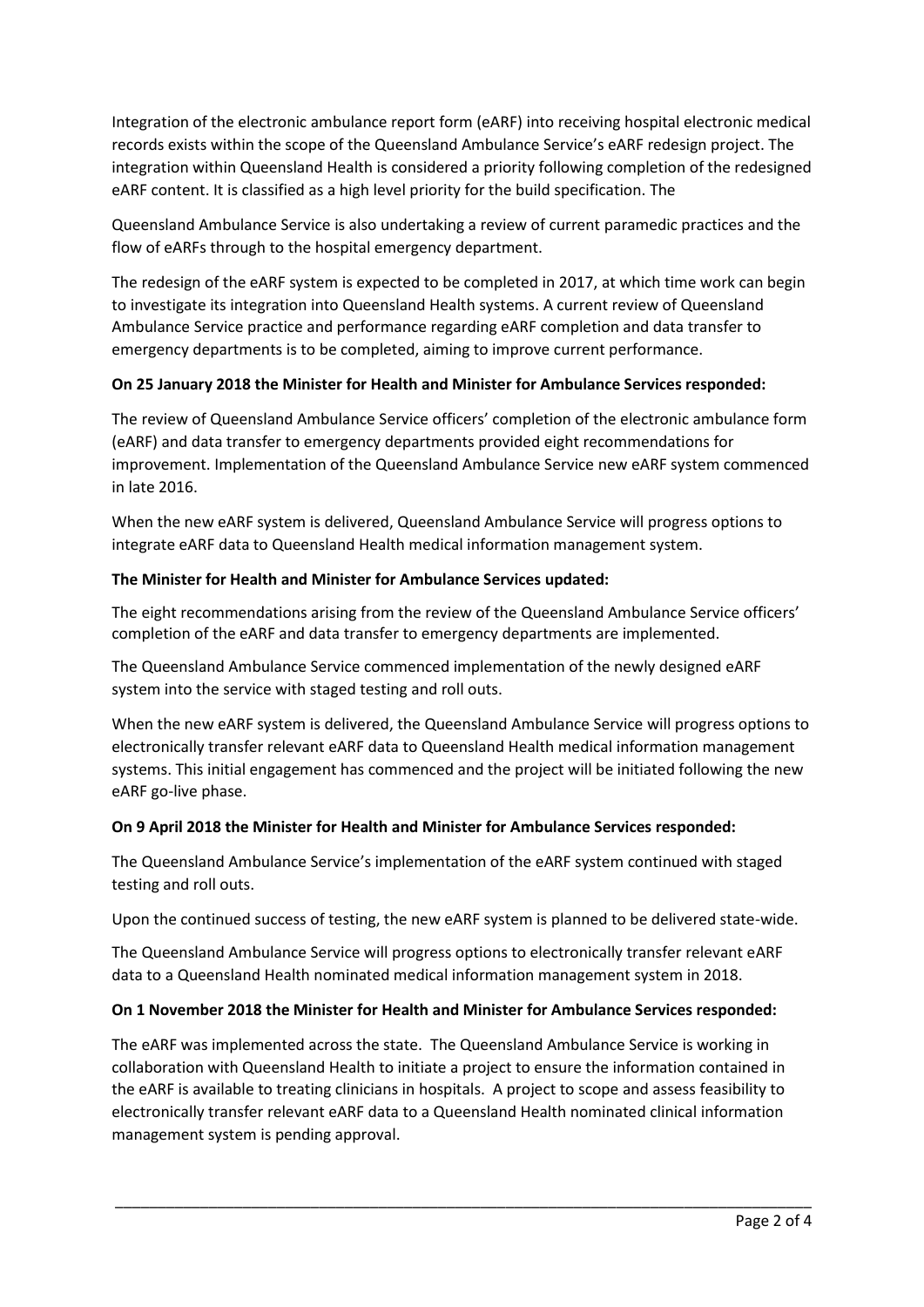The project to ensure medical records are available to treating clinicians will be initiated once approved.

### **On 2 June 2019 the Minister for Health and Minister for Ambulance Services responded:**

The scoping and assessment of the feasibility to electronically transfer relevant eARF data to a Queensland Health nominated clinical information management system was completed by Queensland Health.

Queensland Health will progress an initiative to ensure medical records are available to treating clinicians.

### **On 11 December 2019 the Minister for Health and Minister for Ambulance Services responded:**

Queensland Health in collaboration with the Queensland Ambulance Service initiated a project to electronically transfer relevant electronic Ambulance Report Form (eARF) data to a Queensland Health nominated clinical information management platform/system.

Requirement specifications and solution options for the project to electronically transfer electronic eARF data will be developed, reviewed and finalised for approval by the project steering committee.

# **On 3 June 2020 the Deputy Premier and Minister for Health and Minister for Ambulance Services responded:**

eHealth Queensland is currently developing the digital ambulance report application (DARA), to provide Queensland emergency departments with access to the Queensland Ambulance Service eARF. The application custodian for the DARA is the Healthcare Improvement Unit, Clinical Excellence Queensland and the project is currently in testing stages.

The DARA was implemented on 24 February 2020 and is being piloted at the Princess Alexandra Hospital's Emergency Department for a period of six months. An evaluation of the pilot will occur three months post implementation to consider further deployment of the DARA application across Queensland Health.

# **On 2 October 2020 the Deputy Premier and Minister for Health and Minister for Ambulance Services responded:**

eHealth Queensland developed and implemented DARA, to provide Queensland emergency departments with access to the Queensland Ambulance Service eARF.

The project is currently being piloted at the Princess Alexandra Hospital's Emergency Department, however progress of the pilot and statewide rollout planning may be impacted by the COVID-19 response.

The Queensland Ambulance Service is assessing the work required to enhance the integration component in the eARF solution to meet the statewide rollout of the DARA solution.

# **On 8 July 2021 the Minister for Health and Ambulance Services responded:**

The Queensland Health DARA remains in pilot at the Princess Alexandra Hospital's Emergency Department. Due to the uncertainty of the COVID-19 situation, eHealth has placed this initiative into a monitory and holding phase.

The Queensland Ambulance Service is currently enhancing the integration component in the electronic Ambulance Report Form solution in readiness to meet the state-wide rollout of the DARA